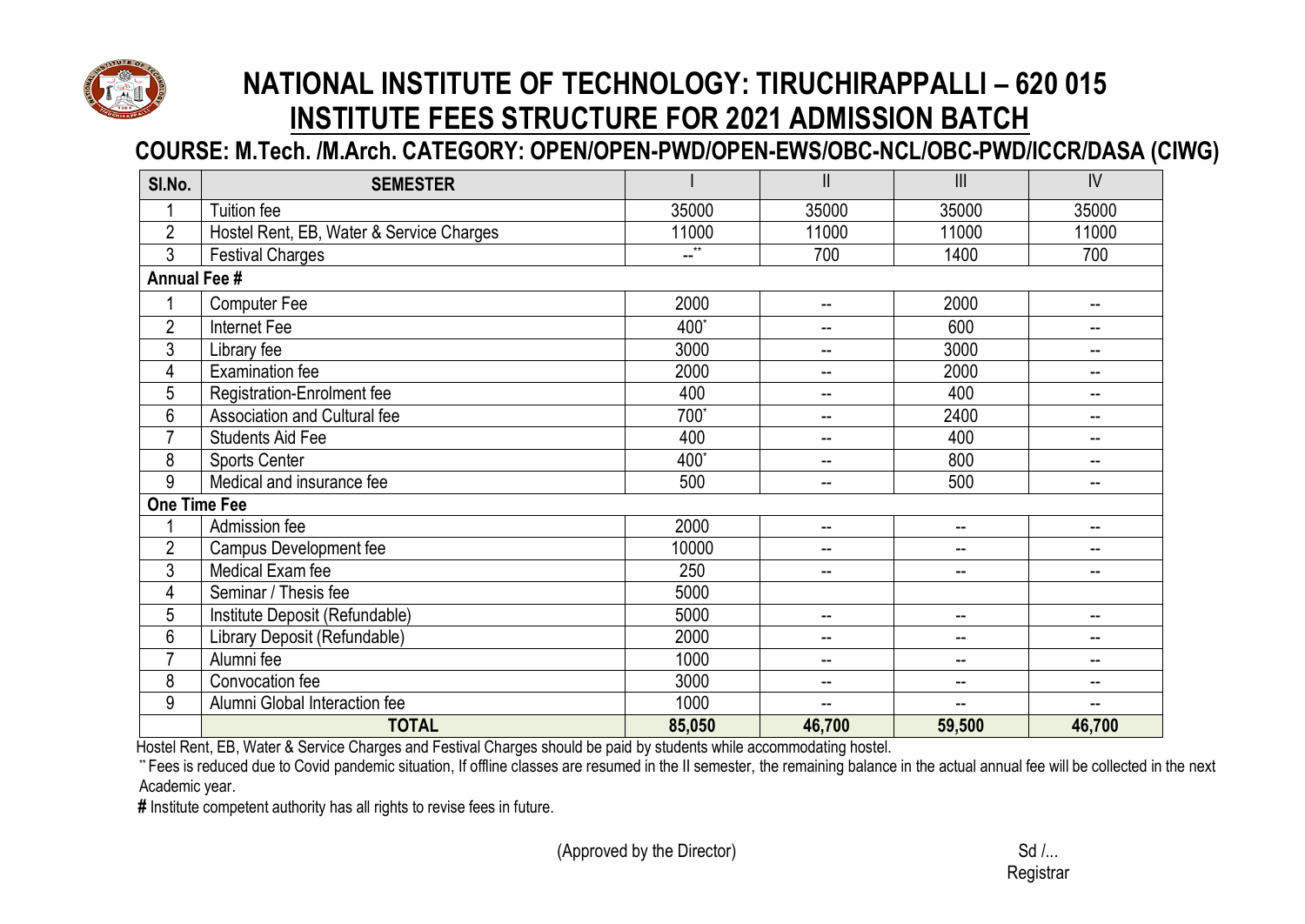

#### **COURSE: M.Tech./M.Arch. CATEGORY: SC/ST**

| SI.No.              | <b>SEMESTER</b>                          |        | $\mathbf{II}$            | $\begin{array}{c} \hline \end{array}$ | $\mathsf{IV}$            |  |
|---------------------|------------------------------------------|--------|--------------------------|---------------------------------------|--------------------------|--|
|                     | Tuition fee <sup>*</sup>                 | --     | --                       | --                                    | $- -$                    |  |
| $\overline{2}$      | Hostel Rent, EB, Water & Service Charges | 11000  | 11000                    | 11000                                 | 11000                    |  |
| 3                   | <b>Festival Charges</b>                  | $-$ ** | 700                      | 1400                                  | 700                      |  |
| <b>Annual Fee #</b> |                                          |        |                          |                                       |                          |  |
|                     | <b>Computer Fee</b>                      | 2000   | $-$                      | 2000                                  | $-$                      |  |
| $\overline{2}$      | Internet Fee                             | 400**  | $-$                      | 600                                   | $-$                      |  |
| 3                   | Library fee                              | 3000   | $-$                      | 3000                                  | $-$                      |  |
| 4                   | <b>Examination fee</b>                   | 2000   | $\overline{\phantom{a}}$ | 2000                                  | $-$                      |  |
| 5                   | Registration-Enrolment fee               | 400    | $-$                      | 400                                   | $- -$                    |  |
| 6                   | Association and Cultural fee*            | 700**  | $-$                      | 2400                                  | $-$                      |  |
| $\overline{7}$      | <b>Students Aid Fee</b>                  | 400    | --                       | 400                                   | --                       |  |
| 8                   | <b>Sports Center</b>                     | 400**  | $-$                      | 800                                   | $- -$                    |  |
| 9                   | Medical and insurance fee                | 500    | --                       | 500                                   | $\mathbf{u}$             |  |
| One Time Fee        |                                          |        |                          |                                       |                          |  |
|                     | Admission fee                            | 2000   | --                       | --                                    | $- -$                    |  |
| $\overline{2}$      | Campus Development fee                   | 10000  | $-$                      | --                                    | $-$                      |  |
| 3                   | Medical Exam fee                         | 250    | --                       | --                                    |                          |  |
| 4                   | Seminar / Thesis fee                     | 5000   |                          |                                       |                          |  |
| 5                   | Institute Deposit (Refundable)           | 5000   | $-$                      | $\overline{\phantom{a}}$              | $\overline{\phantom{a}}$ |  |
| 6                   | Library Deposit (Refundable)             | 2000   | --                       | --                                    | $-$                      |  |
| $\overline{7}$      | Alumni fee                               | 1000   | $\overline{\phantom{a}}$ | --                                    | $-$                      |  |
| 8                   | Convocation fee                          | 3000   | $-$                      | --                                    | $-$                      |  |
| 9                   | Alumni Global Interaction fee            | 1000   | --                       | --                                    | $- -$                    |  |
|                     | <b>TOTAL</b>                             | 50,050 | 11,700                   | 24,500                                | 11,700                   |  |

Hostel Rent, EB, Water & Service Charges and Festival Charges should be paid by students while accommodating hostel.

 **\*** The SC/ST students shall get complete Tuition fees waiver

 **\*\*** Fees is reduced due to Covid pandemic situation, If offline classes are resumed in the II semester, the remaining balance in the actual annual fee will be collected in the next Academic year.

**#** Institute competent authority has all rights to revise fees in future.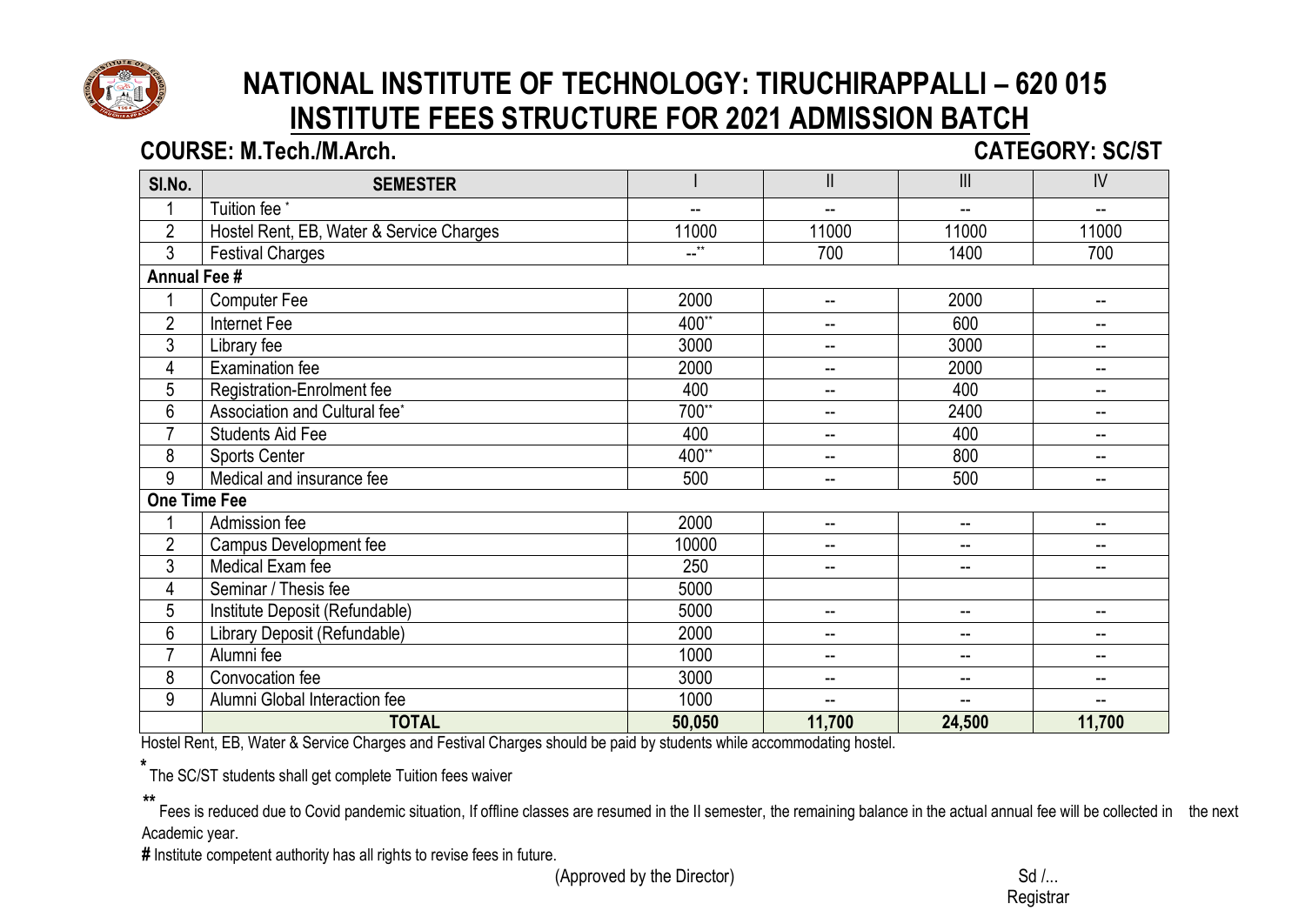

#### **COURSE: M.Tech./M/Arch.** *COURSE: M.Tech./M/Arch.* **<b>CATEGORY: DASA (SARRC)** Sl.No. SEMESTER I II III IV 1 | Tuition fee | \$ 2000 | \$ 2000 | \$ 2000 | \$ 2000 11000 11000 11000 11000 11000 11000 11000 11000 11000 11000 11000 11000 11000 11000 11000 11000 11000 11000 11000 11000 11000 11000 11000 11000 11000 11000 11000 11000 11000 11000 11000 11000 11000 11000 11000 11000 11000 3 Festival Charges --\*\* 700 1400 700 **Annual Fee #** 1 Computer Fee 2000 -- 2000 -- 2 Internet Fee 400\*\* -- 600 -- 3 Library fee 3000 -- 3000 -- 4 Examination fee 2000 -- 2000 -- 5 Registration-Enrolment fee 400 400 -- 400 -- 400 --6 Association and Cultural fee 2400  $\vert$  700<sup>\*\*</sup>  $\vert$  -- 2400  $\vert$  --Providents Aid Fee 400 -- 400 -- 400 -- 400 -- 400 -- 5 Apple 1 Apple 1 Apple 1 Apple 1 Apple 1 Apple 1 Apple 1 Apple 1 Apple 1 Apple 1 Apple 1 Apple 1 Apple 1 Apple 1 Apple 1 Apple 1 Apple 1 Apple 1 Apple 1 Apple 1 Apple 8 Sports Center 400\*\* -- 800 -- 9 Medical and insurance fee  $\overline{500}$  500 -- 500 -- 500 --**One Time Fee** 1 Admission fee 2000 -- -- -- 2 Campus Development fee 10000 -- -- -- 3 Medical Exam fee 250 -- -- -- 4 Seminar / Thesis fee 5000 -- -- -- 5 Institute Deposit (Refundable) 5000 -- -- -- 6 Library Deposit (Refundable) 2000 -- -- -- 7 Alumni fee 1000 -- -- -- 8 Convocation fee 3000 -- -- -- 9 Alumni Global Interaction fee 1000 -- -- -- **TOTAL \$ 2000 + Rs.50050 \$ 2000 + Rs.11700 \$ 2000 + Rs.24500 \$ 2000 + Rs.11700**

Hostel Rent, EB, Water & Service Charges and Festival Charges should be paid by students while accommodating hostel.

Fees is reduced due to Covid pandemic situation, If offline classes are resumed in the II semester, the remaining balance in the actual annual fee will be collected in the next Academic year.

**#** Institute competent authority has all rights to revise fees in future.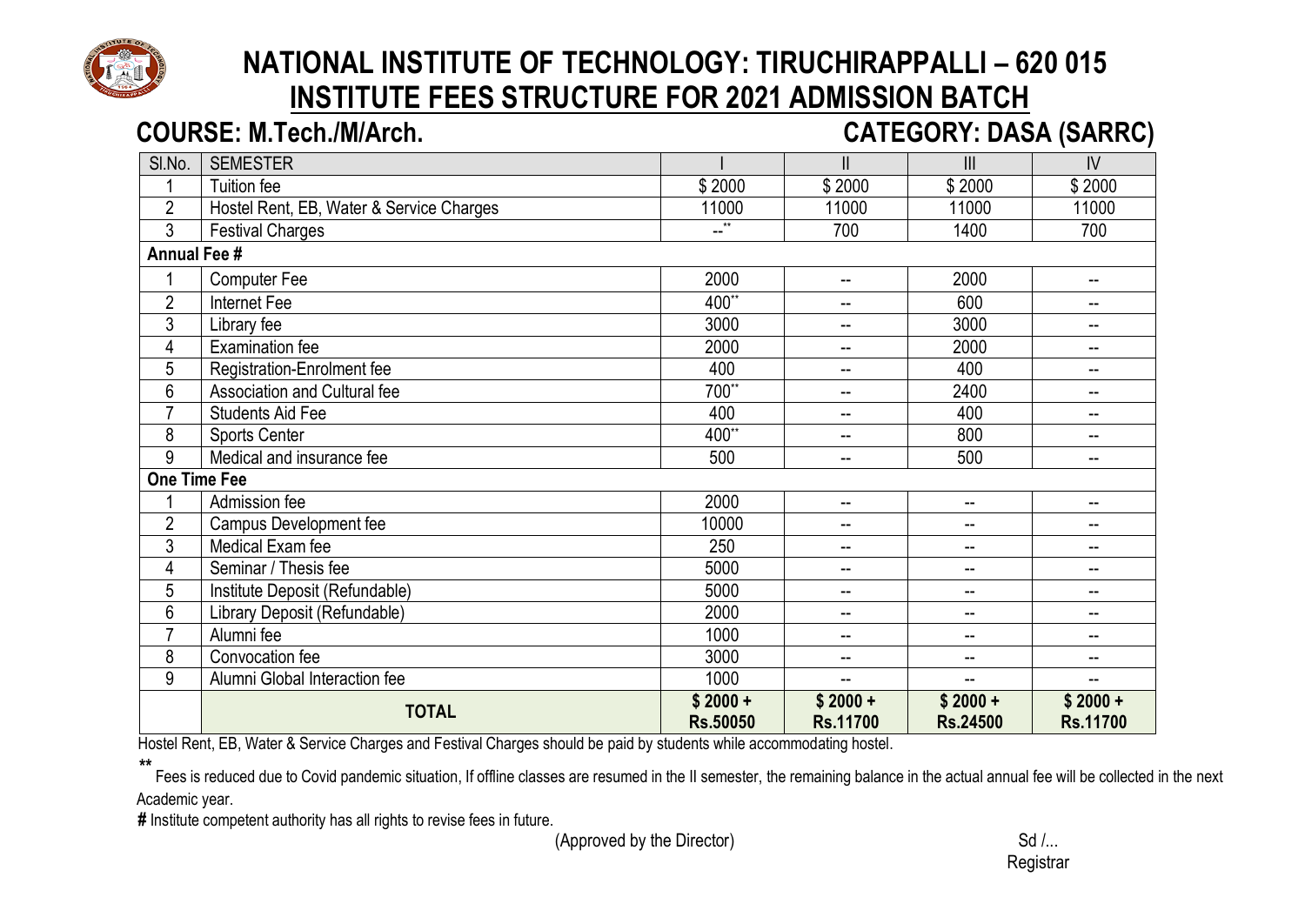

# **NATIONAL INSTITUTE OF TECHNOLOGY: TIRUCHIRAPPALLI – 620 015 INSTITUTE FEES STRUCTURE FOR 2021 ADMISSION BATCH COURSE: M.Tech. /M.Arch. CATEGORY: DASA (NON SARRC)**

## Sl.No. SEMESTER I II III IV 1 | Tuition fee | \$ 4000 | \$ 4000 | \$ 4000 | \$ 4000 2 | Hostel Rent, EB, Water & Service Charges | 11000 | 11000 | 11000 | 11000 | 11000 3 Festival Charges 200 1400 1400 700 1400 700 **Annual Fee #** 1 Computer Fee 2000 | 2000 | 2000 | 2000 | 2000 | 2000 | 2000 | 2000 | 2000 | 200 2 Internet Fee 400\*\* -- 600 -- 3 Library fee 3000 -- 3000 -- 4 Examination fee 2000 -- 2000 -- 5 Registration-Enrolment fee 400 -- 400 --

#### 6 Association and Cultural fee 700<sup>\*\*</sup> 1 -- 2400 --7 | Students Aid Fee | 400 | -- | 400 | --8 Sports Center 400\*\* -- 800 -- 9 Medical and insurance fee 500 -- 500 -- 500 -- 500 --**One Time Fee** 1 Admission fee 2000 -- -- -- 2 Campus Development fee 10000 -- -- -- 3 | Medical Exam fee 250 | 250 | 250 | 250 | 250 | 250 | 250 | 250 | 250 | 250 | 250 | 250 | 250 | 250 | 250 | 250 | 250 | 250 | 250 | 250 | 250 | 250 | 250 | 250 | 250 | 250 | 250 | 250 | 250 | 250 | 250 | 250 | 250 | 250 4 Seminar / Thesis fee 5000 -- -- -- 5 Institute Deposit (Refundable) 40 Contract to the South of the South Contract of the Contract of the Contract of the Contract of the Contract of the Contract of the Contract of the Contract of the Contract of the Contrac 6 | Library Deposit (Refundable) | 2000 | -- | -- | --

7 Alumni fee 1000 -- -- -- 8 Convocation fee 3000 -- -- --

**TOTAL \$ 4000 +**

Hostel Rent, EB, Water & Service Charges and Festival Charges should be paid by students while accommodating hostel.

9 Alumni Global Interaction fee 1000

.<br>Fees is reduced due to Covid pandemic situation. If offline classes are resumed in the II semester, the remaining balance in the actual annual fee will be collected in the next Academic year.

**Rs.50050**

**\$ 4000 + Rs.11700**

**#** Institute competent authority has all rights to revise fees in future.

**(Approved by the Director) Sd /...** 

**\$ 4000 + Rs.11700**

**\$ 4000 + Rs.24500**